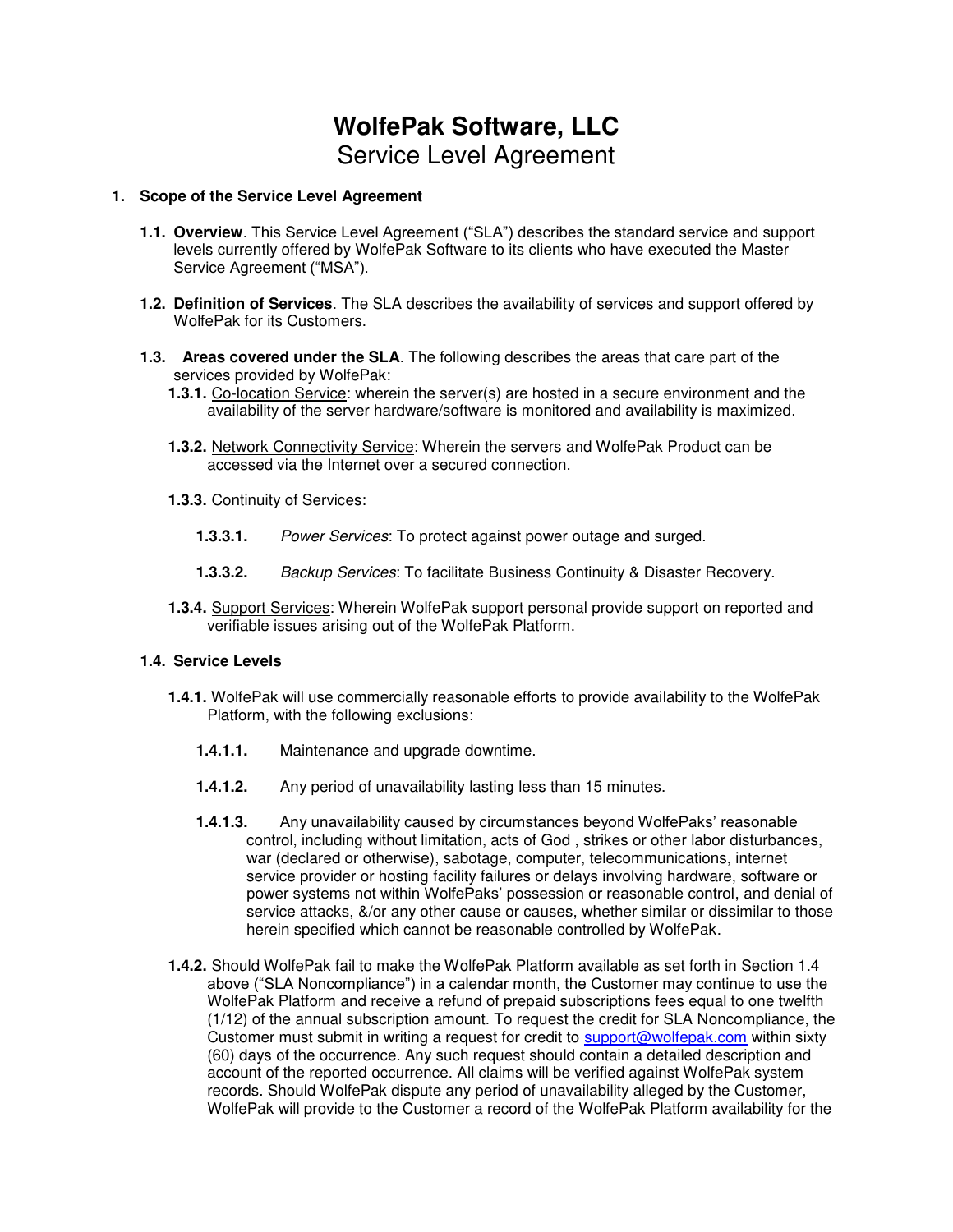applicable period. WolfePak will provide such records only in response to claims made by Customers in good faith. Should WolfePak in addition fail to make the WolfePak Product available as set forth in Section 1.4 above, for three (3) consecutive calendar months, the Customer may terminate the Agreement by providing notice of termination in accordance with the SLA, in which case WolfePak will refund to the Customer any prepaid fees for the remainder of the Subscription Period following the date of termination reduced by the amount of the SLA Noncompliance credits paid to the Customer. The remedies described in this parable shall be the sole remedies available to the Customer for SLA Noncompliance.

- **1.4.3.** WolfePak will use reasonable commercial efforts to meet 90% of the support tickets submitted by Customers as set forth in the SLA, except for issues reported due to the following factors:
	- **1.4.3.1.** Chances in the End User environment on the Customer workstation or network to unsupported software or hardware.
	- **1.4.3.2.** Where the Customer has used the WolfePak Platform in a manner other than in accordance with WolfePak support documentation or instructions.
- **1.4.4.** WolfePak shall have no obligations under this Section 1.4 during any period in which the Customer is in material breach of the SLA, including any period in which the Customer has failed to meet its payment obligations there under.

## **1.5. Validity of the SLA**

**1.5.1.** This SLA is valid during the life of any Subscription Term.

## **1.6. Review of the SLA**

**1.6.1.** The Services described in this SLA will be reviewed and amended from time to time by WolfePak and the then current version of this SLA will be made available by WolfePak.

# **2. Availability of Support**

- **2.1.** WolfePak support personal will provide support services as outlined in this SLA as follows:
	- **2.1.1. Support Availability during normal working days**: WolfePak Support will be available Monday – Friday, 0800-1700 CST.
	- **2.1.2. Support Availability during the weekends and holidays or extended hours**: WolfePak support will be available during weekends, holidays or over extended hours; only if previously arranged and at a billable hourly rate to be negotiated.

# **3. Incident Management Process**

- **3.1. Defining and Incident**. An incident occurs when the WolfePak Platform is not functioning as originally implemented or as intended by WolfePak, and has been reviewed, tested, accepted, and used by the Customer. All incidents must be verifiable.
- **3.2.** The Customer must submit a support ticket describing the verifiable incident, business impact, relevant contacts, and other data that may be useful to document the resolution or pass responsibility for the problem to an appropriate WolfePak department or representative.